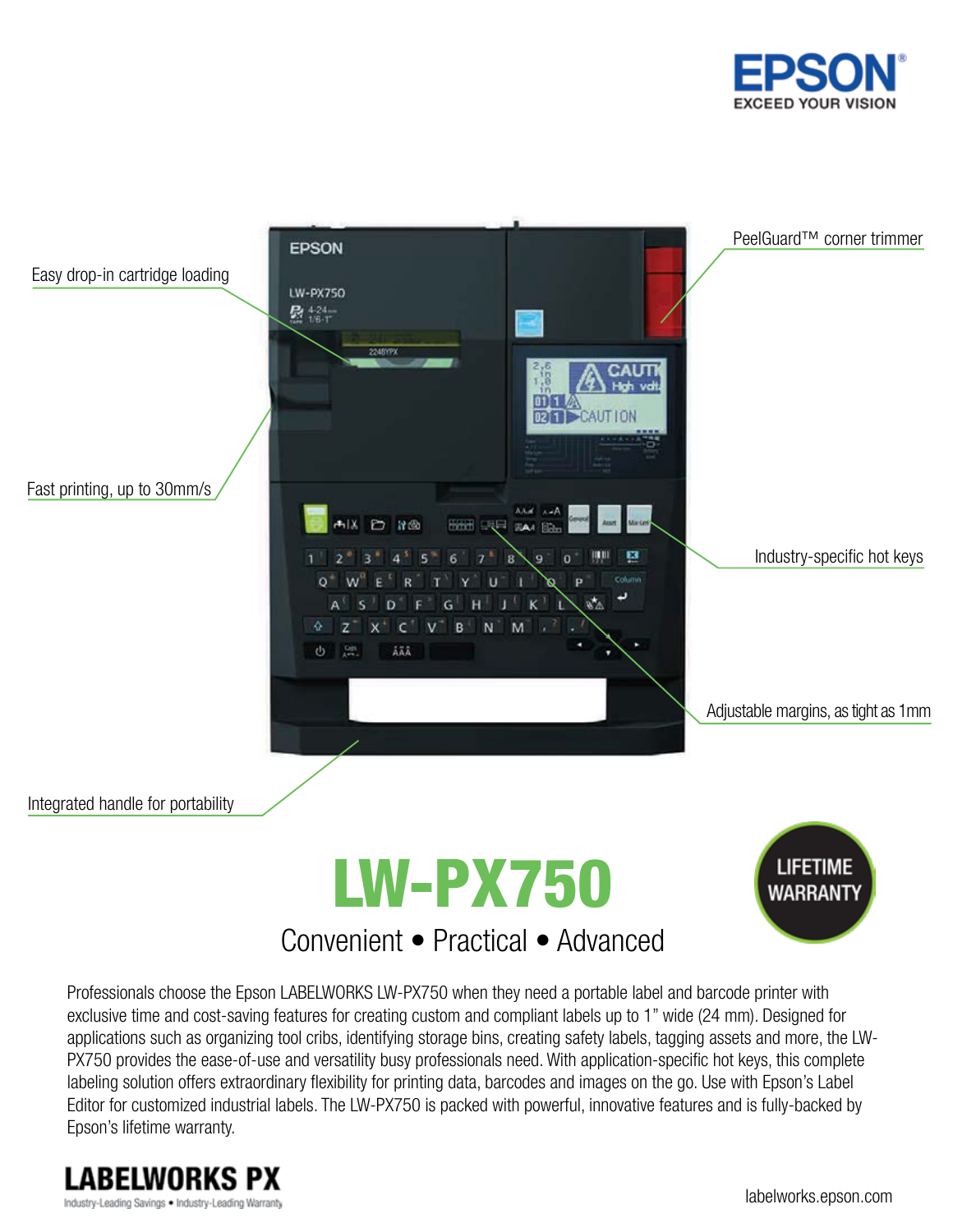# FEATURES AND FUNCTIONS

# Store image files Save Tape

Upload and store up to 5 image files with the LW-PX750 using Epson's Label Editor software. This is perfect for item photos, company logos and icons/symbols specific to your company that may not be among the  $1000+$ included industrial symbols.



# Software-Compatible

Use Epson's Label Editor software to create labels for your entire workplace. Print images, bar and QR codes, tables and logos. Batch print by importing



Say goodbye to unnecessary tape waste! Customize your margins for optimal tape savings. Our auto-rewind technology pulls unused tape back into the machine, giving a tight 4mm lead margin and 1mm margins on printed labels.



# Mixed Length Function

Save time by printing various length labels all in a single strip of labels, separated only by Epson's automatic half-cut feature that cuts only the label, not the backing. Print labels the sizes you need quickly and conveniently.



# PeelGuard™

CAUTION

Protect the corners of your labels from snagging and peeling with this corner-trimming solution, PeelGuard.

**LIFETIME WARRANTY** 

ALL LABELWORKS PX PRINTERS COME WITH AN INDUSTRY-LEADING LIFETIME WARRANTY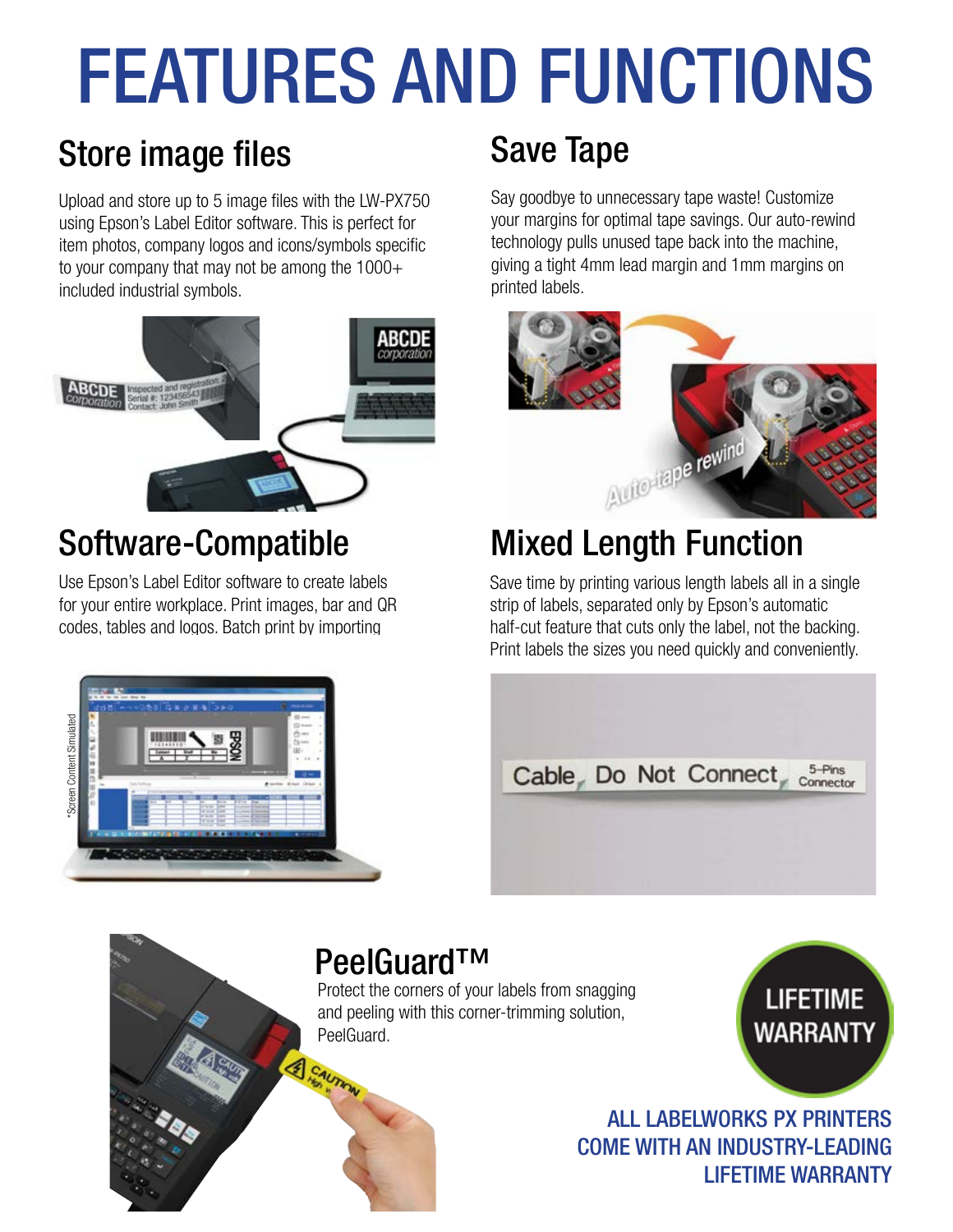

### TAPE LINEUP LABELWORKS PX LW-PX750

Industry-Leading Savings • Industry-Leading Warranty

#### MORE SIZES, MORE COLORS **For All Your Industrial Labeling Needs**



### STANDARD INDUSTRIAL TAPES - 30'

| 1/6''<br>4 <sub>mm</sub> | <b>BLACK</b><br>on clear<br>(Limited Supply) | <b>BLACK</b><br>on white | <b>BLACK</b><br>on yellow<br>(Limited Supply) |                          |
|--------------------------|----------------------------------------------|--------------------------|-----------------------------------------------|--------------------------|
|                          | 204BCPX                                      | 204BWPX                  | 204BYPX                                       |                          |
|                          |                                              |                          |                                               |                          |
| 1/4''                    | <b>BLACK</b><br>on clear                     | <b>BLACK</b><br>on white | <b>BLACK</b><br>on vellow                     | <b>WHITE</b><br>on black |

|       | $\sim$ $\sim$ $\sim$ $\sim$ $\sim$ $\sim$ $\sim$ $\sim$ |              | <b>BALLANDE</b>         | <b>1170 115-2-2</b>             | <b>CONTRACTOR</b> | <b>POST A WILE</b> | <b>INTERNATIONAL</b> |
|-------|---------------------------------------------------------|--------------|-------------------------|---------------------------------|-------------------|--------------------|----------------------|
|       |                                                         |              |                         |                                 |                   |                    |                      |
|       |                                                         |              | 206BCPX 206BWPX 206BYPX | 206WBPX 206BGPX 206BBPX 206BRPX |                   |                    |                      |
| 6mm   | on clear                                                | on white I   | <b>on vellow</b>        | on black on areen on blue       |                   |                    | on red               |
| 1/4'' | <b>BLACK</b>                                            | <b>BLACK</b> | <b>BLACK</b>            |                                 | WHITE BLACK BLACK |                    | <b>BLACK</b>         |

|  | 3/8" <b>BLACK BLACK BLACK</b><br>9mm on clear on white <b>on yellow</b> | <b>WHIPE</b> BLACK BLACK BLACK<br><b>on black</b> on areen on blue on red |  |  |
|--|-------------------------------------------------------------------------|---------------------------------------------------------------------------|--|--|
|  | 209BCPX 209BWPX 209BYPX 209WBPX 209BGPX 209BBPX 209BRPX                 |                                                                           |  |  |



| 1/2"<br>12mm              | <b>BLACK</b><br>on clear | BLACK<br>on white        | <b>BLACK</b><br>on yellow | <b>WHITE</b>             | <b>BLACK</b><br>on black on areen | <b>BLACK</b><br>on blue | <b>BLACK</b><br>on red | <b>BLACK</b><br>on orange                       | <b>WHITE</b><br>on clear | <b>WHITE</b><br>on vivid red | <b>WHITE</b><br>on vivid<br>green | <b>WHITE</b><br>on vivid<br>blue | <b>GOLD</b><br>on clear                                            | <b>GOLD</b><br>on black   | <b>BLACK</b> on<br>white remov-<br>able adhesive            | <b>RED</b><br>on white<br><b>NEW!</b> |
|---------------------------|--------------------------|--------------------------|---------------------------|--------------------------|-----------------------------------|-------------------------|------------------------|-------------------------------------------------|--------------------------|------------------------------|-----------------------------------|----------------------------------|--------------------------------------------------------------------|---------------------------|-------------------------------------------------------------|---------------------------------------|
|                           | 212BCPX                  | 212BWPX                  | 212BYPX                   |                          |                                   |                         |                        | 212WBPX 212BGPX 212BBPX 212BRPX 212BOPX 212WCPX |                          | 212WRPX                      | 212WGPX                           | 212WLPX                          | 212GCPX                                                            | 212GBPX                   | 212RAPX                                                     | 212RWPX                               |
| 3/4''<br>18 <sub>mm</sub> | <b>BLACK</b><br>on clear | <b>BLACK</b><br>on white | <b>BLACK</b><br>on yellow | <b>WHITE</b><br>on black | <b>BLACK</b><br>on green          | <b>BLACK</b><br>on blue | <b>BLACK</b><br>on red | <b>BLACK</b><br>on orange                       | <b>WHITE</b><br>on clear | <b>WHITE</b><br>on vivid red | <b>WHITE</b><br>on vivid<br>green | <b>WHITE</b><br>on vivid<br>blue | <b>WHITE</b><br><sub>on</sub><br>vivid orange<br>(Limited Supply). | <b>BLACK</b><br>on violet | <b>BLACK</b> on<br>translucent<br>matte<br>(Limited Supply) |                                       |
|                           | 218BCPX                  | 218BWPX                  | 218BYPX                   |                          |                                   |                         |                        | 218WBPX 218BGPX 218BBPX 218BRPX 218BOPX 218WCPX |                          | 218WRPX                      | 218WGPX                           | 218WLPX                          | 218WOPX                                                            | 218BVPX                   | 218BTMPX                                                    |                                       |
|                           |                          |                          |                           |                          |                                   |                         |                        |                                                 |                          |                              |                                   |                                  |                                                                    |                           |                                                             |                                       |
| 1<br>24 <sub>mm</sub>     | <b>BLACK</b><br>on clear | <b>BLACK</b><br>on white | <b>BLACK</b><br>on vellow | <b>WHITE</b>             | <b>BLACK</b><br>on black on green | <b>BLACK</b><br>on blue | <b>BLACK</b><br>on red | <b>BLACK</b><br>on orange                       | <b>WHITE</b><br>on clear | <b>WHITE</b><br>on vivid red | <b>WHITE</b><br>on vivid<br>green | <b>WHITE</b><br>on vivid<br>blue | <b>WHITE</b> on<br>vivid orange<br>(Limited Supply)                |                           |                                                             |                                       |
|                           | 224BCPX                  | 224BWPX                  | 224BYPX                   |                          |                                   |                         |                        | 224WBPX 224BGPX 224BBPX 224BRPX 224BOPX 224WCPX |                          | 224WRPX                      | 224WGPX                           | 224WLPX                          | 224WOPX                                                            |                           |                                                             |                                       |

### SPECIALTY TAPES

#### **Silver Matte -** 30'

| <b>Black</b> on silver matte |              |               |                                 |  |  |  |
|------------------------------|--------------|---------------|---------------------------------|--|--|--|
| 3/8''<br>9 <sub>mm</sub>     | 1/2"<br>12mm | 3/4''<br>18mm | 1 <sup>II</sup><br>24mm         |  |  |  |
|                              |              |               | 209SMPX 212SMPX 218SMPX 224SMPX |  |  |  |

#### **Strong Adhesive - 30'**



|                | <b>Black</b> | <b>Black</b> |
|----------------|--------------|--------------|
|                | on white     | on yellow    |
| $3/8''$ (9mm)  | 209IBWPX     | 209IBYPX     |
| $1/2$ " (12mm) | 212IBWPX     | 212IBYPX     |
| 3/4''(18mm)    | 218IBWPX     | 218IBYPX     |
| 1''(24mm)      | 224IBWPX     | 224IBYPX     |
|                |              |              |

#### **Self-Laminating Overwrap**



| 224SLPX                                                                                  | 1" (24mm) -1/4" Black on white,<br>3/4" Clear Tail (30' Long)                      |  |  |  |  |
|------------------------------------------------------------------------------------------|------------------------------------------------------------------------------------|--|--|--|--|
|                                                                                          | NEW! 224VSLPX 1" (24mm) - 1/4" Vinyl Black on<br>white, 3/4" Clear Tail (26' long) |  |  |  |  |
| Wire wrap tape prints on white area and has a<br>clear tail to overlap printed material. |                                                                                    |  |  |  |  |

#### **NEW! Vinyl Tape -** 22.9'



#### **Magnetic Tape -** 4.9'

|       | Black         | <b>Black</b>                  | <b>Black</b> | <b>Black</b>                       | <b>Black</b> |
|-------|---------------|-------------------------------|--------------|------------------------------------|--------------|
|       | on white      | on vellow                     | on red       | on blue                            | on areen     |
| 1/2"  | 212MTBWPX-4.9 | 212MTBYPX-4.9 212MTBRPX-4.9   |              | $212$ MTBBPX-4.9 212MTBGPX-4.9     |              |
| 3/4'' | 218MTBWPX-4.9 | 218MTBYPX-4.9 218MTBRPX-4.9   |              | 218MTBBPX-4.9 218MTBGPX-4.9        |              |
| 1     | 224MTBWPX-4.9 | $224MTBYPX-4.9$ 224MTBRPX-4.9 |              | $\mid$ 224MTBBPX-4.9 224MTBGPX-4.9 |              |
|       |               |                               |              |                                    |              |

**Black** *on green*

205STBGPX

**Black** *on blue*

3/16" 8-12 205STBRPX 205STBYPX 205STBWPX 205STWBPX

**White** *on black*

211STWBPX

**Shrink Tube -** 96" Compliance Standards: UL Standard 224 (Related Temperature: 125°C, **Rated VIII**<br>**Shrink Tube -** 96" Rated Voltage: 300V, Flame Resistance Grade VW-1)

|  |       |                                                             | <b>AWG</b> | <b>Black</b><br>on red | <b>Black</b><br>on yellow    | Black<br>on white            |  |  |  |  |
|--|-------|-------------------------------------------------------------|------------|------------------------|------------------------------|------------------------------|--|--|--|--|
|  |       | 1/8"                                                        | $14-22$    |                        | 203B20BYPX<br>(Coming Soon!) | 203B20BWPX<br>(Coming Soon!) |  |  |  |  |
|  |       | 1/8"                                                        | $16 - 22$  |                        | 203STBYPX                    | 203STBWPX                    |  |  |  |  |
|  |       | 3/16''                                                      | $8 - 12$   | 205STBRPX              | 205STBYPX                    | 205STBWPX                    |  |  |  |  |
|  |       | 3/16''                                                      | $10 - 20$  |                        |                              |                              |  |  |  |  |
|  | 1/4'' | $4 - 12$                                                    |            |                        | 208B20BWPX<br>(Coming Soon!) |                              |  |  |  |  |
|  |       | 1/4"                                                        | $4 - 12$   |                        | 208STBYPX                    | 208STBWPX                    |  |  |  |  |
|  |       | 3/8''                                                       | $6 - 18$   |                        |                              | 210STBWPX                    |  |  |  |  |
|  |       | 1/2"                                                        | $2 - 8$    | 211STBRPX              | 211STBYPX                    | 211STBWPX                    |  |  |  |  |
|  |       | 9/16''                                                      | $0 - 5$    |                        | 214STBYPX                    | 214STBWPX                    |  |  |  |  |
|  |       | Polyolefin Shrink Tube Cartridge Color & Sizes (length=96") |            |                        |                              |                              |  |  |  |  |

#### **Fluorescent -** 30'

| <b>Black on</b><br><b>fluorescent</b><br>red<br>$3/4''$ (18mm) | <b>Black on</b><br>pink<br>$3/4$ " (18mm) | <b>Black on</b><br>orange<br>$3/4''$ (18mm) | <b>Black on</b><br>fluorescent   fluorescent   fluorescent   fluorescent<br>vellow<br>$3/4''$ (18mm) | <b>Black on</b><br>areen<br>$3/\bar{4}$ " (18mm) |
|----------------------------------------------------------------|-------------------------------------------|---------------------------------------------|------------------------------------------------------------------------------------------------------|--------------------------------------------------|
| 218FRPX                                                        | 218FPPX                                   | $\vert$ 218FOPX $\vert$ 218FYPX             |                                                                                                      | 218FGPX                                          |

#### **Reflective Tape - 4' 9"**

224RFWPX 1" (24mm) **Black** on Reflective white *(Limited Supply)* 224RFWP